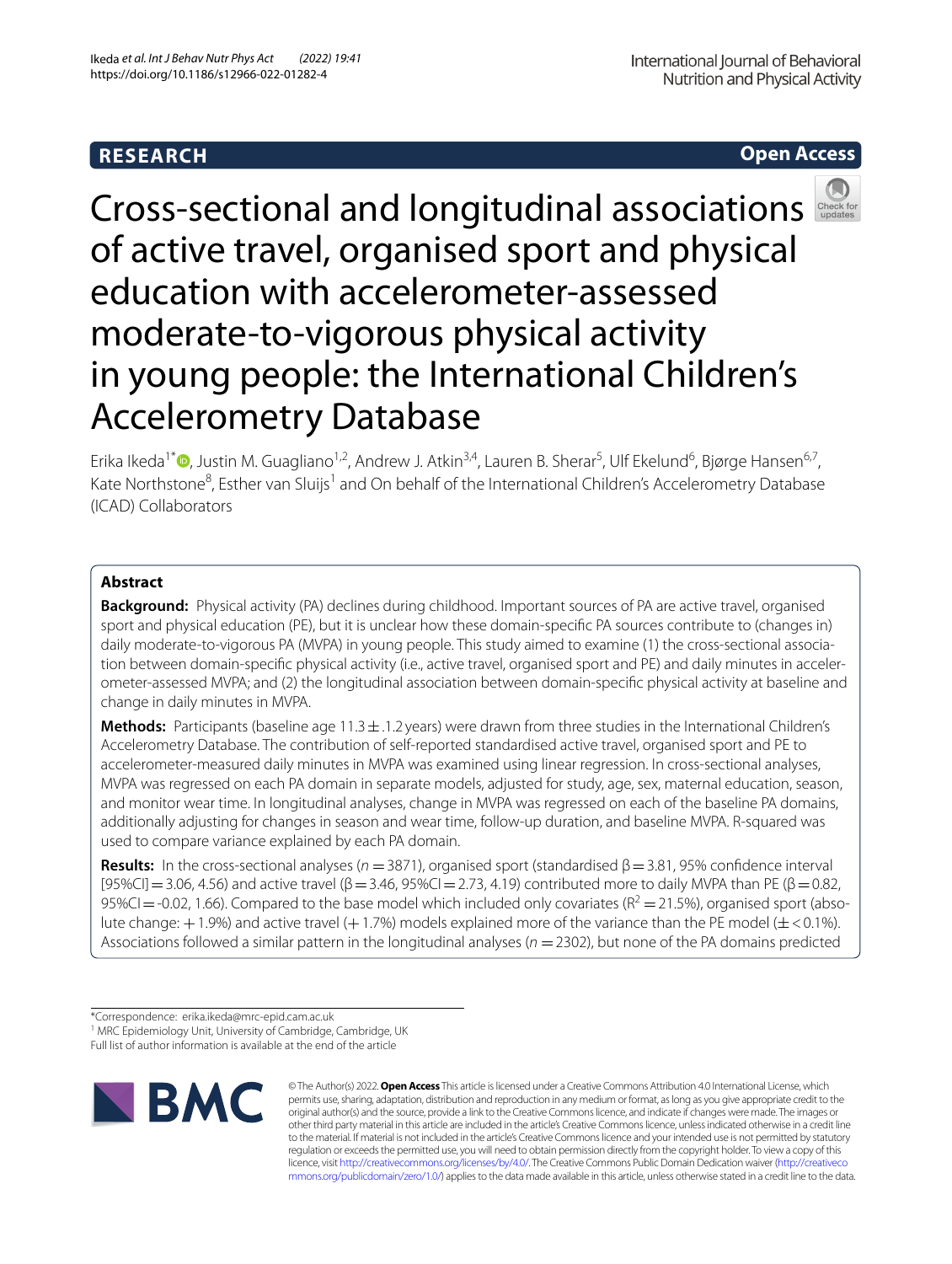change in MVPA (organised sport: standardised  $\beta$  = 0.85, 95%CI = -0.03, 1.72; active travel:  $\beta$  = 0.68, 95%CI = -0.14, 1.50; PE:  $\beta = 0.02$ , 95%CI = -0.87, 0.91).

**Conclusions:** A multi-sectoral approach covering a wide range of PA domains should be promoted to minimise the age-related decline in MVPA during childhood.

**Keywords:** Active transport, Adolescent, Children, ICAD, MVPA, Organized sport, PE

## **Background**

The recent physical activity guidelines published by the World Health Organization (WHO) recommend that children and adolescents aged 5–17 years should do at least an average of 60 min of daily moderate-to-vigorous-intensity physical activity (MVPA) across the week  $[1, 2]$  $[1, 2]$  $[1, 2]$  $[1, 2]$  $[1, 2]$ . This recommendation is supported by evidence demonstrating the association between physical activity and health benefts such as physical ftness, cardiometabolic health, cognitive outcomes, mental health and body composition [\[3](#page-9-2)]. In general, physical activity accumulated at higher intensities (e.g., MVPA) is more strongly associated with cardiometabolic health than sedentary behaviour and light physical activity [\[4](#page-9-3), [5\]](#page-9-4). Despite this evidence, the global prevalence of selfreported physical inactivity (i.e., not meeting the physical activity recommendation) among adolescents (aged 11–17 years) from 146 countries was estimated at 81% in 2016 [[6\]](#page-9-5). Likewise, results from the Global Matrix 3.0 of Report Cards, which graded the best available national population-level physical activity data between 2013 and 2018 in children and adolescents (aged 5–17 years) from 49 countries, showed that more than two thirds were physically inactive [[7](#page-10-0)]. These global fgures demonstrate the need for prompt political and practical actions to increase physical activity among children and adolescents globally.

Among school-aged children and adolescents, physical activity occurs predominantly in the contexts of active travel (e.g., walking and cycling to school), organised sport (e.g., swimming or playing football at a club), leisure activities (e.g., play), and education (e.g., physical education (PE) at school) [[8,](#page-10-1) [9](#page-10-2)]. Existing cross-sectional studies have separately explored associations between a single domain of physical activity (e.g., active travel, organised sport or PE) measured using surveys and MVPA measured using accelerometers in children and adolescents (e.g.,  $[10-12]$  $[10-12]$ ). They found that participation in active travel and the frequency and duration of organised sports and PE were positively associated with time spent in MVPA. However, little is known about the relative contributions of diferent domains of activity to MVPA cross-sectionally as well as to change in MVPA longitudinally. Understanding which type or domain of physical activity should be promoted to most efficiently increase MVPA is informative for intervention design, policy development and infrastructure investment [[8\]](#page-10-1).

The current study aimed to examine how active travel, organised sport and PE contribute to MVPA in schoolaged children and adolescents. Specifcally, we examined (1) the cross-sectional association between domainspecifc physical activity (i.e., active travel, organised sport and PE) and accelerometer-assessed daily minutes in MVPA; and (2) the longitudinal association between domain-specifc physical activity at baseline and change in daily minutes in MVPA. Secondary analyses explored associations for moderate (MPA) and vigorous (VPA) physical activity separately. We considered active travel, organised sport and PE as the key domains where policy actions might have the most infuence [[13,](#page-10-5) [14](#page-10-6)].

#### **Methods**

The reporting of this study follows the STrengthening the Reporting of OBservational studies in Epidemiology (STROBE) guidelines [[15\]](#page-10-7) (Additional fle [1\)](#page-8-0).

#### **Study selection and participants**

The International Children's Accelerometry Database (ICAD) project is a consortium including 23 international studies [\(www.mrc-epid.cam.ac.uk/research/studies/](http://www.mrc-epid.cam.ac.uk/research/studies/icad/) [icad/](http://www.mrc-epid.cam.ac.uk/research/studies/icad/)). The ICAD project pooled, processed and harmonised raw accelerometer (Actigraph) and health-related (behavioural, sociodemographic, anthropometric and metabolic) data collected on children and adolescents  $[16, 17]$  $[16, 17]$  $[16, 17]$  $[16, 17]$ . This analysis uses data from ICAD 2.0. Three longitudinal studies included data on all three physical activity domains of interest: active travel (i.e., mode of travel to school), organised sport (i.e., weekly frequency of organised sports), and PE (i.e., weekly duration of PE). Thus, participants from the Avon Longitudinal Study of Parents and Children (ALSPAC; England) [[18,](#page-10-10) [19\]](#page-10-11), the Children Living in Active Neighbourhoods (CLAN; Australia) [[20\]](#page-10-12) and the Sport, Physical activity and Eating behaviour: Environmental Determinants in Young people (SPEEDY; England) [[21\]](#page-10-13) were included in the analyses. All studies conducted three waves of data collection. CLAN Wave 1 data were not included as some participants were 5–6years of age and we assumed that the nature of activities and developmental skills (e.g., limited fundamental motor skills including running, throwing and kicking)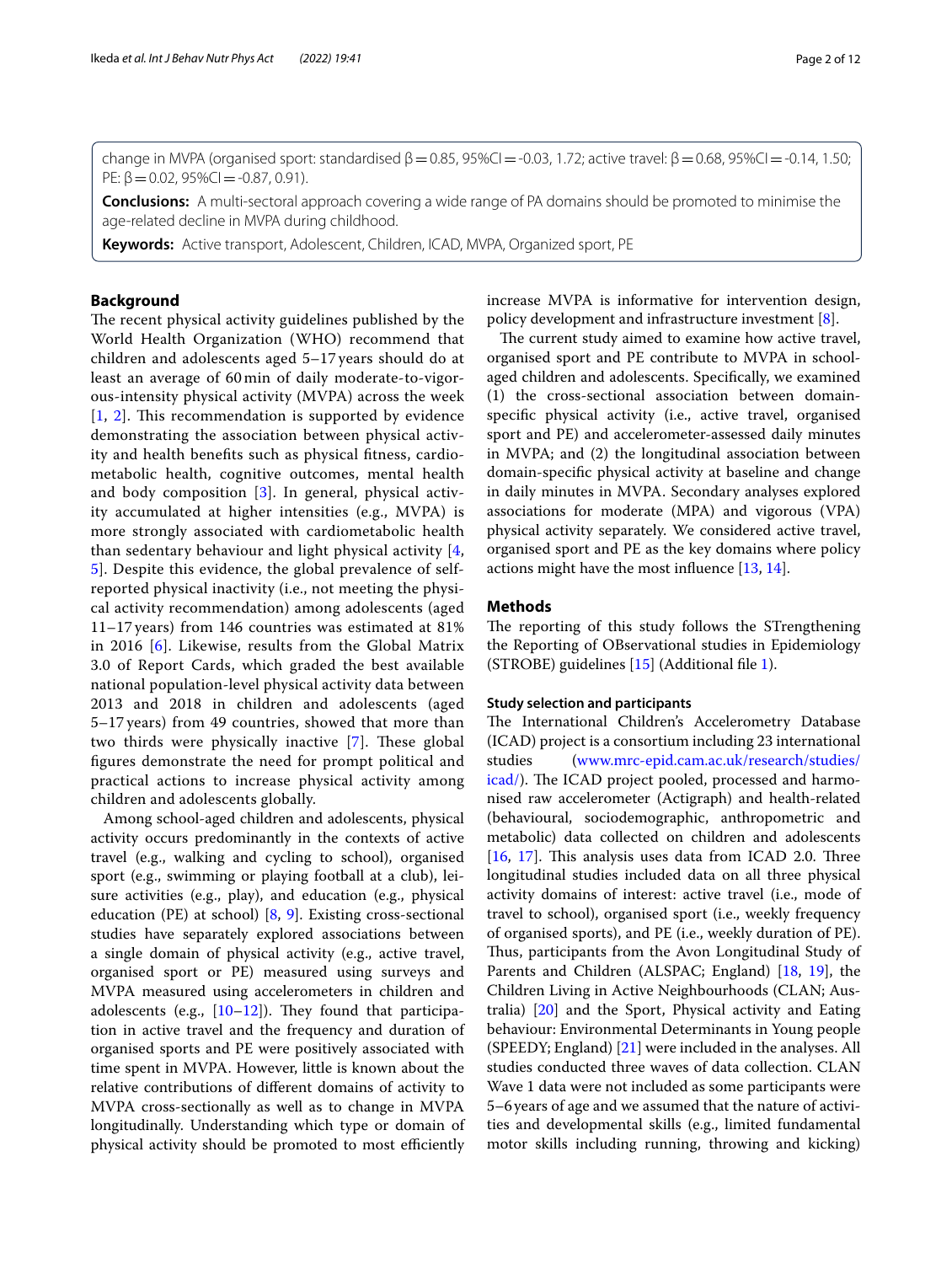among this population might difer from middle to late childhood and adolescence [[22](#page-10-14)], which was the age-range covered by other studies included in the analysis.

# **Measures**

# *Physical activity*

The validity of the Actigraph for measuring physical activity in children under free-living conditions has been established against the doubly labelled water method as the criterion measure [[23](#page-10-15)]. Due to a mix of the older and newer generations of Actigraph accelerometers used across the studies as well as between their waves, shorter epochs were reintegrated to 60s [[17\]](#page-10-9). A period of non-wear was defned as at least 60min of consecutive zeros, allowing for 2 minutes of non-zero interruptions. All data were analysed using KineSoft version 3.3.20 (KineSoft, Loughborough, UK). For the current analyses, a valid day was defned as at least 8 hours of wear time between 06:00 and 23:59. Participants were included if they provided  $\geq$ 4 valid days (including at least 1 weekend day). Established cut points were used to classify sedentary time (0–99 counts per minute [cpm]) and physical activity intensity (light: 100–2295cpm, moderate: 2296–4011 cpm, vigorous:  $\geq$  4012 cpm, and moderate-to-vigorous:  $\geq 2296$  cpm) [\[24](#page-10-16)]. Primary outcomes were (1) the average minutes of MVPA per valid day at baseline for cross-sectional analyses, and (2) change in the average minutes of MVPA per valid day from baseline to follow-up. Average daily minutes of MPA and VPA were secondary outcomes. A binary variable of meeting physical activity guidelines was also created for descriptive purposes based on the primary outcome of the average minutes of daily MVPA at baseline: *Meeting guidelines* ( $\geq 60$  min of average daily MVPA) and *Not meeting guidelines* (<60 min of average daily MVPA).

#### *Active travel*

Travel mode to school was child- or parent-reported. The current analyses used a harmonised mode of travel to school variable in which responses were categorised into *Active* mode (i.e., walk or cycle) or *Other* mode (i.e., public transport, car or other). A description of the original questionnaire items used to collect this data and the harmonisation process are included in Additional fle [2.](#page-8-1)

#### *Organised sport*

Participation in organised sports was child- or parentreported. For the purposes of harmonisation, organised sports were defned as being (1) formed by rules, facilities, equipment, normative beliefs and policies, and (2) formally arranged by a club, association, school (except for PE) or other types of organisation [[25](#page-10-17)]. Other leisure-time physical activities such as play, bike riding and aerobics were not considered as organised sport, and therefore not included. The current analyses used the weekly frequency of organised sports (range: 0–59.5 times/week). The distribution of this variable varied by study as diferent numbers of organised sports were included in each study (i.e., ALSPAC: 2 activities; CLAN: 20; SPEEDY: 14). Thus, study-specific cut-offs were applied to classify this variable into fve groups: *Never*, *Occasionally*, *Sometimes*, *Often* and *Usually*. Additional fle [3](#page-8-2) presents details of original questionnaire items and the harmonisation and categorisation process.

## *Physical education*

Teacher-, child- or parent-reported data was used to indicate the weekly duration of PE. The responses were categorised into fve groups: *0–59*, *60–89*, *90–119*, *120–*  $149$ , and  $> 150$  min/week. These cut-offs were chosen based on the distribution of the harmonised data as well as national and state governments' recommendations of time spent on PE per week in England and Australia (Victoria) (e.g.,  $[26-28]$  $[26-28]$ ). Additional file [4](#page-8-3) provides further information on harmonisation and classifcation of PE duration.

# *Covariates*

Participant age, sex and maternal education reported at baseline were treated as continuous, binary (i.e., male, female) and nominal (i.e., high school, college, university) variables, respectively. Maternal education was used as a proxy for socio-economic position, and its harmonisation notes are available on the ICAD website ([www.mrc-epid.](http://www.mrc-epid.cam.ac.uk/research/studies/icad/data-harmonisation/) [cam.ac.uk/research/studies/icad/data-harmonisation/\)](http://www.mrc-epid.cam.ac.uk/research/studies/icad/data-harmonisation/). Harmonised categories for maternal education were 'compulsory education', 'some post-compulsory or vocational training', and 'undergraduate or postgraduate education', which were labelled as *High school*, *College* and *University*, respectively.

Season was established using the month when accelerometers were deployed. Each season was determined by the Earth's exposure to the sun (daylight) rather than meteorological seasons (weather). For the ALSPAC and SPEEDY studies (northern hemisphere), winter is in January–March, spring in April–June, summer in July– September, and autumn in October–December. For the CLAN study, the opposite seasons were applied as the study was conducted in the southern hemisphere. The four seasons (i.e., *Winter*, *Spring*, *Summer* and *Autumn*) during the baseline year were used for cross-sectional analyses. For longitudinal analyses, a new variable was generated for the diference in seasons between baseline and follow-ups. Responses were categorised into *Same*, *Shorter/colder* (i.e., spring/summer at baseline and winter/autumn at follow-up) and *Longer/warmer*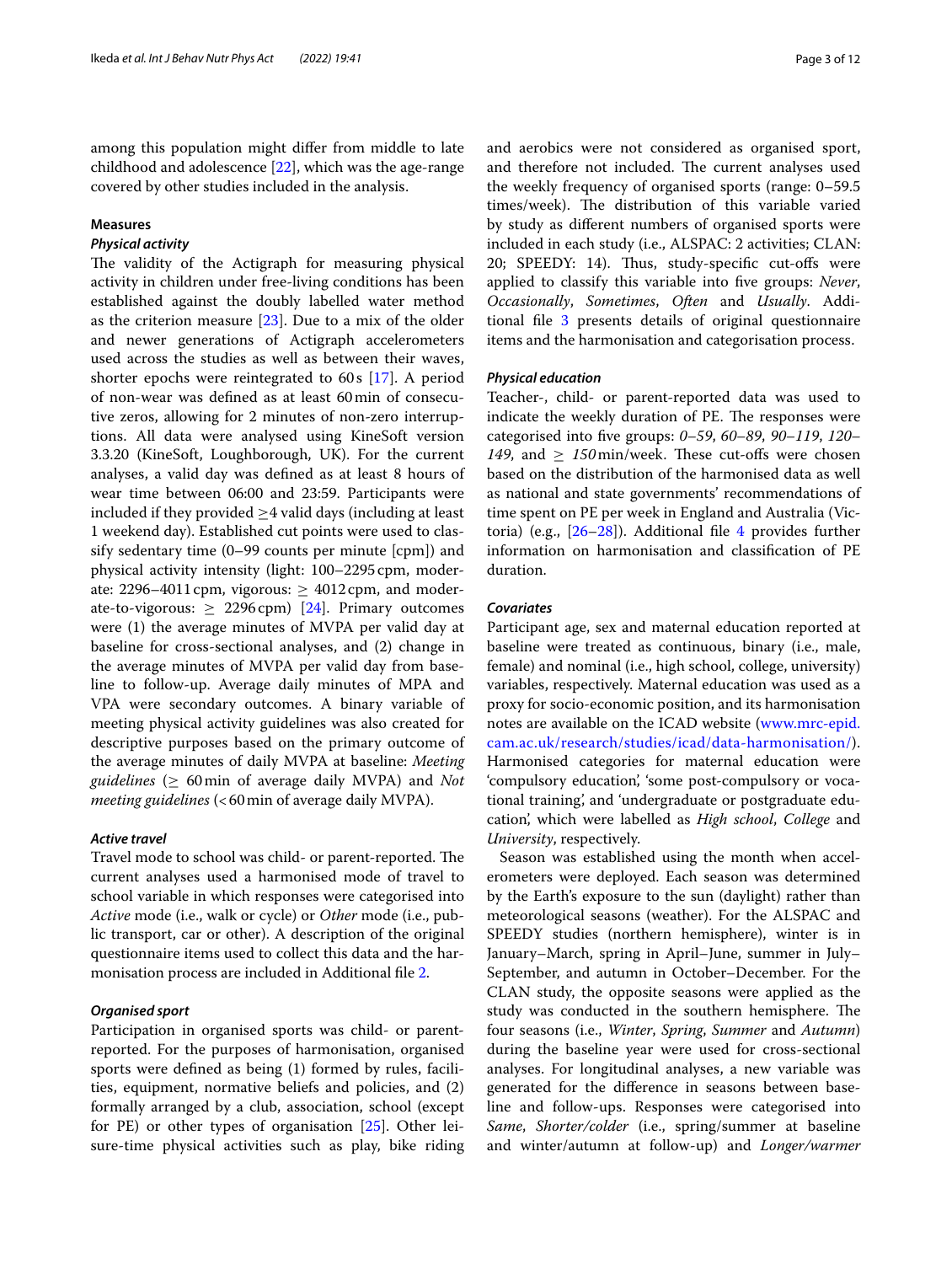(i.e., winter/autumn at baseline and spring/summer at follow-up).

Accelerometer wear time was assessed using the average minutes of valid wear time per valid day at baseline for cross-sectional analyses and change in the average minutes of valid wear time per valid day from baseline to follow-up for longitudinal analyses. In longitudinal analyses, follow-up duration was calculated in years based on elapsed time between the frst day of accelerometer wear at baseline and follow-up assessments.

#### *Data analyses*

All statistical analyses were conducted using Stata version 16.1 (StataCorp, USA). Frequencies, percentages and summary statistics including central tendency (means, median) and dispersion (standard deviation [SD], quartiles) were calculated for categorical and continuous variables. The distributions of physical activity outcome variables were examined before inferential statistics. No imputation was performed to replace missing values as the missing time per day in accelerometer data, for example, varies across days and between participants [[29\]](#page-10-20). Diferences in baseline data (i.e., age, sex, maternal education, MVPA) of participants included and excluded from cross-sectional and longitudinal analyses were tested using either independent t-tests or chi-squared tests.

In both cross-sectional and longitudinal analyses, linear regression was used to obtain measures of association (i.e., regression coefficients) and R-squared (i.e., the proportion of variance in the outcome variable that is explained by the exposure variable and covariates in the model). Separate models were computed for each exposure variable (active travel, organised sport and PE), adjusting for the same covariates (age, sex, maternal education, season and monitor wear time) and study (ALSPAC, CLAN and SPEEDY). For longitudinal analyses, data from two follow-ups were modelled as repeated observations on individuals, and nonindependence of these observations was accounted for using robust standard errors. In addition to the covariates listed above, longitudinal models were adjusted for follow-up duration and the outcome variable at baseline to account for the initial level of physical activity which was negatively correlated with the magnitude of change in physical activity at follow-up (e.g., MVPA:  $r = -0.51$ , *p* < 0.001; MPA and VPA: *r* = − 0.50, *p* < 0.001). The exposure variables were standardised to enable direct comparison of associations between models. Standardised coefficients represent change in the outcome variable associated with a one SD change in the exposure variable. The exposure variables were not included in the same model because there may be collinearity

(despite a variance inflation factor (VIF)  $\leq$  10), and this model (and its R-squared) would not provide their relative strength of associations with the outcome variables. Signifcance (alpha) and confdence levels were set at 5 and 95%, respectively.

# **Results**

## **Study and participant characteristics**

Characteristics of the three studies included in the analyses are summarised in Additional fle [5.](#page-8-4) Across the three included studies, 7607 (of 8551; 89.0%), 4678 (of 5757; 81.3%), and 2330 (of 2891; 80.6%) participants provided valid accelerometer data at baseline, 1st follow-up and 2nd follow-up, respectively, after excluding unreliable data [\[17\]](#page-10-9) and data with invalid wear time. Of these, 3871 (of 7607; 50.9%), 2078 (of 4678; 44.4%) and 1024 (of 2330; 43.9%) provided valid data on exposure variables and covariates at baseline, 1st follow-up and 2nd follow-up, respectively, and constituted the samples for cross-sectional ( $N = 3871$ ) and longitudinal ( $N = 2302$ ) analyses. Participants included in the cross-sectional and longitudinal analyses were younger, more likely to have a mother with a high school and university degree, and accumulated less MVPA than those excluded from the analyses (Additional file  $6$ ). Regarding domain-specific physical activities (Table [1](#page-4-0)), approximately 42% of participants actively travelled to school, 90% engaged in organised sports at least occasionally, and over half took part in PE for at least 120 min per week. The average duration of daily MVPA at baseline was (mean  $\pm$  SD) 54.5  $\pm$  26.0 min in the cross-sectional sample and  $54.7 \pm 25.6$  min in the longitudinal sample, and 35.9 and 36.4% of the samples met current physical activity guidelines, respectively. In the longitudinal sample, monitor wear time increased by  $9.9 \pm 69.7$  min per day, but time spent in MVPA decreased by  $6.2 \pm 25.5$  min per day over  $2.5 \pm 1.0$  years of follow-up across all included studies.

#### **Cross‑sectional associations**

Participants who actively travelled to school had signifcantly higher MVPA than those using other travel modes (Table [2](#page-5-0); see Additional fle [7](#page-8-6) for full results including the covariates). Compared to participants who never took part in organised sports, those who ever engaged in organised sports had incrementally greater amounts of MVPA as the frequency increased. The weekly duration of PE between 60 and 89 and  $\geq 150$  min was positively associated with MVPA, but their coefficients did not enlarge as the duration increased. In secondary analyses, similar patterns of the associations with active travel, organised sport and PE were observed in MPA and VPA.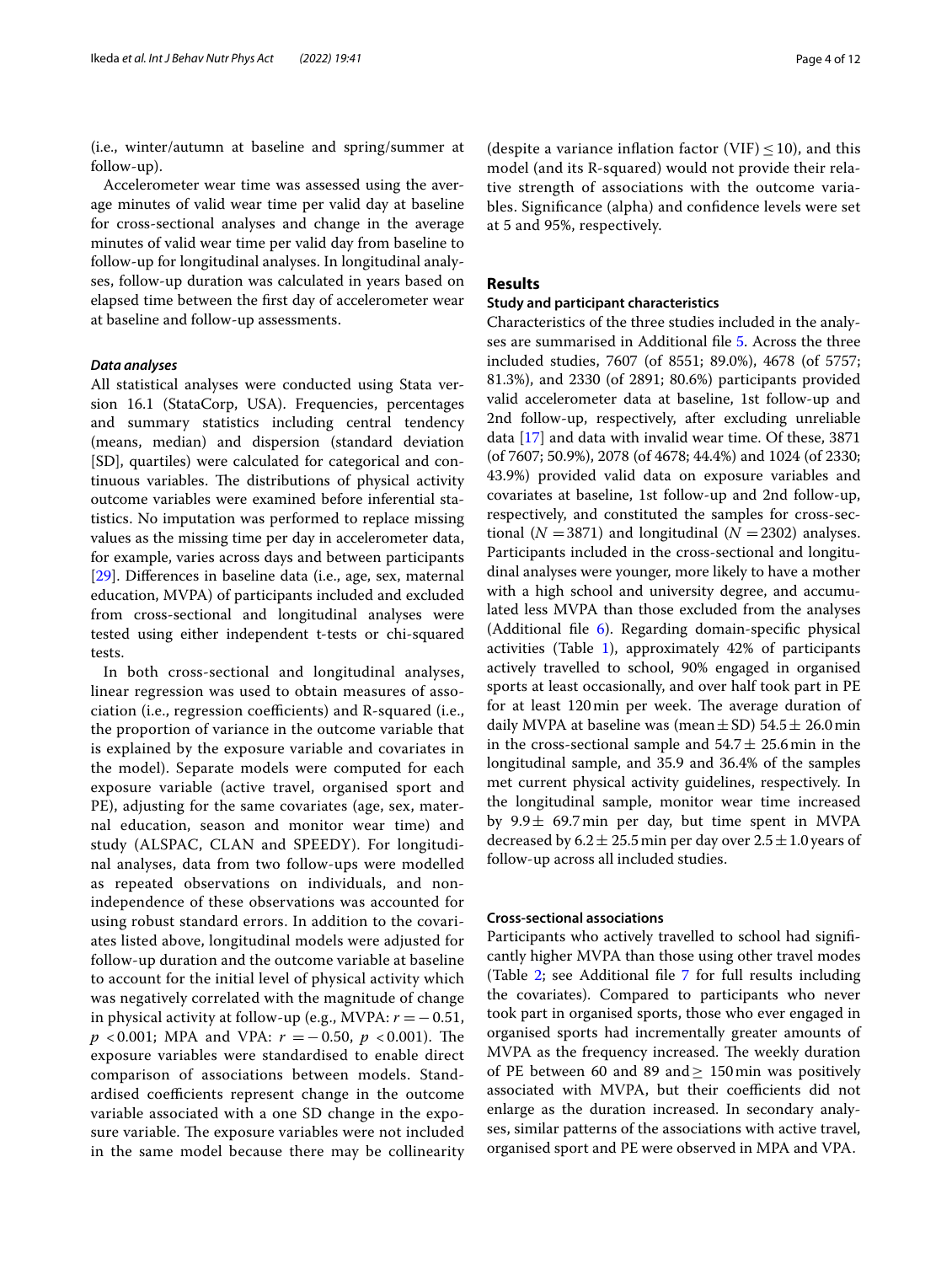|                                              | <b>Cross-sectional analysis</b> | Longitudinal analysis          |
|----------------------------------------------|---------------------------------|--------------------------------|
|                                              | Frequency (%) or Mean $\pm$ SD  | Frequency (%) or Mean $\pm$ SD |
| At baseline                                  |                                 |                                |
| Age (year)                                   | $11.3 \pm 1.2$                  | $11.4 \pm 1.2$                 |
| Sex                                          |                                 |                                |
| Male                                         | 1801 (46.5)                     | 1048 (45.5)                    |
| Female                                       | 2070 (53.5)                     | 1254 (54.5)                    |
| Maternal education                           |                                 |                                |
| High school                                  | 1243 (32.1)                     | 709 (30.8)                     |
| College                                      | 1739 (44.9)                     | 1005 (43.7)                    |
| University                                   | 889 (23.0)                      | 588 (25.5)                     |
| Active travel                                |                                 |                                |
| Active mode                                  | 1654 (42.7)                     | 970 (42.1)                     |
| Other mode                                   | 2217 (57.3)                     | 1332 (57.9)                    |
| Organised sport                              |                                 |                                |
| Never                                        | 391 (10.1)                      | 240 (10.4)                     |
| Occasionally                                 | 1060 (27.4)                     | 651 (28.3)                     |
| Sometimes                                    | 794 (20.5)                      | 480 (20.9)                     |
| Often                                        | 908 (23.5)                      | 545 (23.7)                     |
| Usually                                      | 718 (18.6)                      | 386 (16.8)                     |
| Physical education                           |                                 |                                |
| $0-59$ min                                   | 207(5.4)                        | 144(6.3)                       |
| 60-89 min                                    | 546 (14.1)                      | 381 (16.6)                     |
| 90-119 min                                   | 949 (24.5)                      | 574 (24.9)                     |
| 120-149 min                                  | 1737 (44.9)                     | 952 (41.4)                     |
| $\geq$ 150 min                               | 432 (11.2)                      | 251 (10.9)                     |
| Season                                       |                                 |                                |
| Winter                                       | 698 (18.0)                      | 473 (20.6)                     |
| Spring                                       | 1971 (50.9)                     | 1119 (48.6)                    |
| Summer                                       | 717 (18.5)                      | 397 (17.3)                     |
| Autumn                                       | 485 (12.5)                      | 313 (13.6)                     |
| MVPA (min/day)                               | $54.5 \pm 26.0$                 | $54.7 \pm 25.6$                |
| MPA (min/day)                                | $38.7 \pm 16.2$                 | $38.6 \pm 15.9$                |
| VPA (min/day)                                | $15.8 \pm 12.6$                 | $16.0 \pm 12.4$                |
| PA quidelines                                |                                 |                                |
| Meeting guidelines                           | 1391 (35.9)                     | 837 (36.4)                     |
| Not meeting guidelines                       | 2480 (64.1)                     | 1465 (63.6)                    |
| Monitor wear time (min/day)                  | 765.4 ± 60.6                    | $773.4 \pm 57.4$               |
| From baseline to follow-ups <sup>a</sup>     |                                 |                                |
| Follow-up duration (year)                    |                                 | $2.5 \pm 1.0$                  |
| Difference in seasons                        |                                 |                                |
| Same                                         |                                 | 2052 (66.2)                    |
| Shorter/colder                               |                                 | 573 (18.5)                     |
| Longer/warmer                                |                                 | 477 (15.4)                     |
| Annual change in MVPA (min/day)              |                                 | $-2.5 \pm 12.6$                |
| Annual change in MPA (min/day)               |                                 | $-2.2 \pm 8.3$                 |
| Annual change in VPA (min/day)               |                                 | $-0.2 \pm 6.8$                 |
| Annual change in monitor wear time (min/day) |                                 | $5.1 \pm 37.9$                 |
| Annual change in number of valid days        |                                 | $-0.1 \pm 0.6$                 |

<span id="page-4-0"></span>**Table 1** Descriptive characteristics of participants included in the cross-sectional (*N* = 3871) and longitudinal analyses (*N* = 2302)

*MPA* moderate physical activity, *MVPA* moderate-to-vigorous physical activity, *N* number, *PA* physical activity, *SD* standard deviation, *VPA* vigorous physical activity a Data from follow-ups 1 and 2 (3102 observation) were included. Annual change was calculated as: (Change in MVPA/MPA/VPA/wear time) / (Follow-up duration)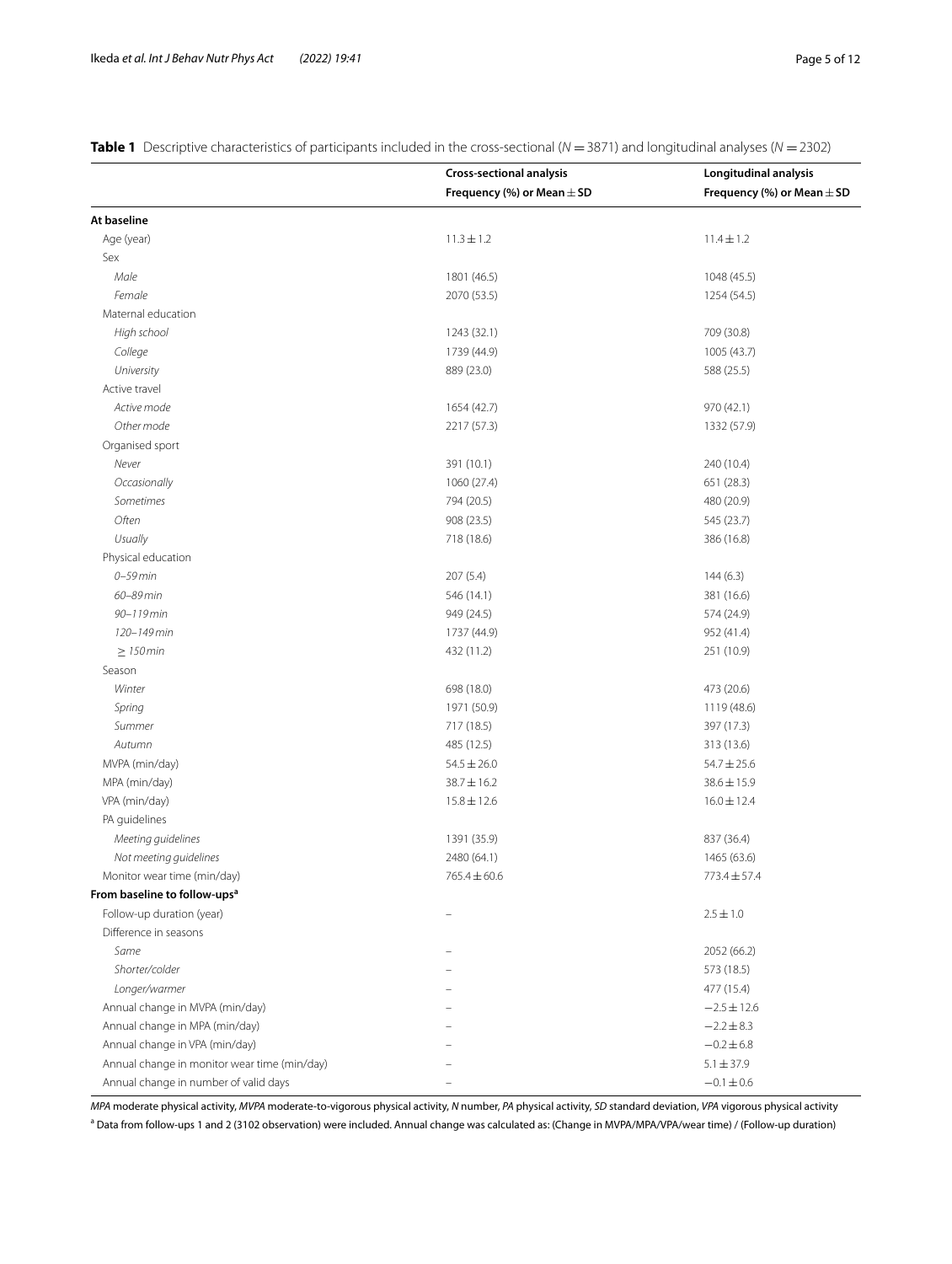<span id="page-5-0"></span>**Table 2** Cross-sectional association between domain-specifc physical activity and daily accelerometer-assessed MVPA, MPA and VPA  $(N = 3871)$ 

|                                           | <b>MVPA</b> |        |                         | <b>MPA</b>  |        |         | <b>VPA</b>           |             |        |         |                         |         |
|-------------------------------------------|-------------|--------|-------------------------|-------------|--------|---------|----------------------|-------------|--------|---------|-------------------------|---------|
|                                           | Coefficient | 95% CI | $P$ -value <sup>†</sup> | Coefficient | 95% CI |         | P-value <sup>†</sup> | Coefficient | 95% CI |         | $P$ -value $^{\dagger}$ |         |
|                                           |             | Lower  | Upper                   |             |        | Lower   | Upper                |             |        | Lower   | Upper                   |         |
| <b>Active travel</b> (ref. Other mode)    |             |        |                         |             |        |         |                      |             |        |         |                         |         |
| Active mode                               | 6.97        | 5.50   | 8.45                    | < 0.001     | 4.62   | 3.70    | 5.54                 | < 0.001     | 2.36   | 1.61    | 3.10                    | < 0.001 |
| <b>Organised sport</b> (ref. Never)       |             |        |                         |             |        |         |                      |             |        |         |                         |         |
| Occasionally                              | 3.08        | 0.42   | 5.75                    | 0.023       | 2.40   | 0.73    | 4.07                 | 0.005       | 0.69   | $-0.67$ | 2.04                    | 0.321   |
| Sometimes                                 | 4.90        | 2.10   | 7.70                    | 0.001       | 3.30   | 1.55    | 5.06                 | < 0.001     | 1.59   | 0.17    | 3.02                    | 0.028   |
| Often                                     | 9.23        | 6.51   | 11.96                   | < 0.001     | 6.00   | 4.29    | 7.71                 | < 0.001     | 3.23   | 1.85    | 4.61                    | < 0.001 |
| Usually                                   | 11.40       | 8.54   | 14.26                   | < 0.001     | 7.31   | 5.52    | 9.10                 | < 0.001     | 4.09   | 2.64    | 5.54                    | < 0.001 |
| <b>Physical education</b> (ref. 0-59 min) |             |        |                         |             |        |         |                      |             |        |         |                         |         |
| 60-89 min                                 | 4.81        | 0.81   | 8.81                    | 0.019       | 2.43   | $-0.07$ | 4.93                 | 0.057       | 2.37   | 0.35    | 4.39                    | 0.021   |
| 90-119 min                                | 5.16        | 1.22   | 9.11                    | 0.010       | 2.85   | 0.38    | 5.32                 | 0.024       | 2.32   | 0.33    | 4.31                    | 0.023   |
| 120-149 min                               | 4.70        | 0.74   | 8.66                    | 0.020       | 1.90   | $-0.58$ | 4.38                 | 0.133       | 2.80   | 0.80    | 4.80                    | 0.006   |
| $>150$ min                                | 6.57        | 2.26   | 10.87                   | 0.003       | 3.54   | 0.85    | 6.24                 | 0.010       | 3.02   | 0.85    | 5.20                    | 0.006   |

The models were adjusted for age, sex, maternal education, season, monitor wear time, and study

*CI* confdence interval, *MPA* moderate physical activity, *MVPA* moderate-to-vigorous physical activity, *VPA* vigorous physical activity

† Bold: Signifcance level at 5%

#### **Longitudinal associations**

In contrast to the cross-sectional associations, baseline active travel, organised sport and PE were not associ-ated with change in MVPA, MPA or VPA (Table [3;](#page-5-1) see Additional fle [8](#page-8-7) for full results including the covariates). However, there were trends that the direction of associations were generally positive for active travel and organised sport, despite small coefficients and wide confdence intervals. In particular, those who *often* participated in organised sports at baseline increased MVPA

<span id="page-5-1"></span>**Table 3** Longitudinal association between domain-specifc physical activity and daily accelerometer-assessed MVPA, MPA and VPA  $(N = 2302)$ 

|                                           | <b>Change in MVPA</b> |         |       | <b>Change in MPA</b>    |             |         |       | Change in VPA           |             |         |       |                         |
|-------------------------------------------|-----------------------|---------|-------|-------------------------|-------------|---------|-------|-------------------------|-------------|---------|-------|-------------------------|
|                                           | Coefficient           | 95% CI  |       | $P$ -value <sup>†</sup> | Coefficient | 95% CI  |       | $P$ -value <sup>†</sup> | Coefficient | 95% CI  |       | $P$ -value $^{\dagger}$ |
|                                           |                       | Lower   | Upper |                         |             | Lower   | Upper |                         |             | Lower   | Upper |                         |
| <b>Active travel</b> (ref. Other mode)    |                       |         |       |                         |             |         |       |                         |             |         |       |                         |
| Active mode                               | 1.37                  | $-0.28$ | 3.02  | 0.105                   | 0.84        | $-0.21$ | 1.88  | 0.117                   | 0.70        | $-0.23$ | 1.62  | 0.140                   |
| <b>Organised sport</b> (ref. Never)       |                       |         |       |                         |             |         |       |                         |             |         |       |                         |
| Occasionally                              | 0.25                  | $-2.68$ | 3.19  | 0.866                   | $-0.21$     | $-2.13$ | 1.72  | 0.832                   | 0.51        | $-1.12$ | 2.14  | 0.541                   |
| Sometimes                                 | 0.28                  | $-2.66$ | 3.23  | 0.850                   | 0.54        | $-1.42$ | 2.49  | 0.589                   | $-0.16$     | $-1.81$ | 1.48  | 0.845                   |
| Often                                     | 3.01                  | $-0.12$ | 6.14  | 0.060                   | 2.02        | 0.02    | 4.03  | 0.048                   | 1.17        | $-0.56$ | 2.91  | 0.185                   |
| Usually                                   | 1.41                  | $-1.93$ | 4.74  | 0.408                   | 1.86        | $-0.29$ | 4.02  | 0.091                   | $-0.20$     | $-2.02$ | 1.62  | 0.831                   |
| <b>Physical education</b> (ref. 0-59 min) |                       |         |       |                         |             |         |       |                         |             |         |       |                         |
| 60-89 min                                 | 0.50                  | $-3.84$ | 4.83  | 0.823                   | 0.35        | $-2.29$ | 3.00  | 0.793                   | 0.24        | $-2.13$ | 2.62  | 0.841                   |
| 90-119 min                                | $-0.05$               | $-4.41$ | 4.31  | 0.983                   | 0.44        | $-2.26$ | 3.14  | 0.750                   | $-0.36$     | $-2.69$ | 1.97  | 0.763                   |
| 120-149 min                               | 0.69                  | $-3.64$ | 5.03  | 0.754                   | 0.79        | $-1.89$ | 3.46  | 0.564                   | 0.03        | $-2.30$ | 2.37  | 0.977                   |
| $>150$ min                                | $-0.08$               | $-4.73$ | 4.56  | 0.972                   | 0.27        | $-2.65$ | 3.19  | 0.857                   | $-0.25$     | $-2.74$ | 2.24  | 0.842                   |

The models were adjusted for age, sex, maternal education, change in season, change in monitor wear time, follow-up duration, baseline value of the outcome (MVPA/MPA/VPA) and study

*CI* confdence interval, *MPA* moderate physical activity, *MVPA* moderate-to-vigorous physical activity, *VPA* vigorous physical activity

† Bold: Signifcance level at 5%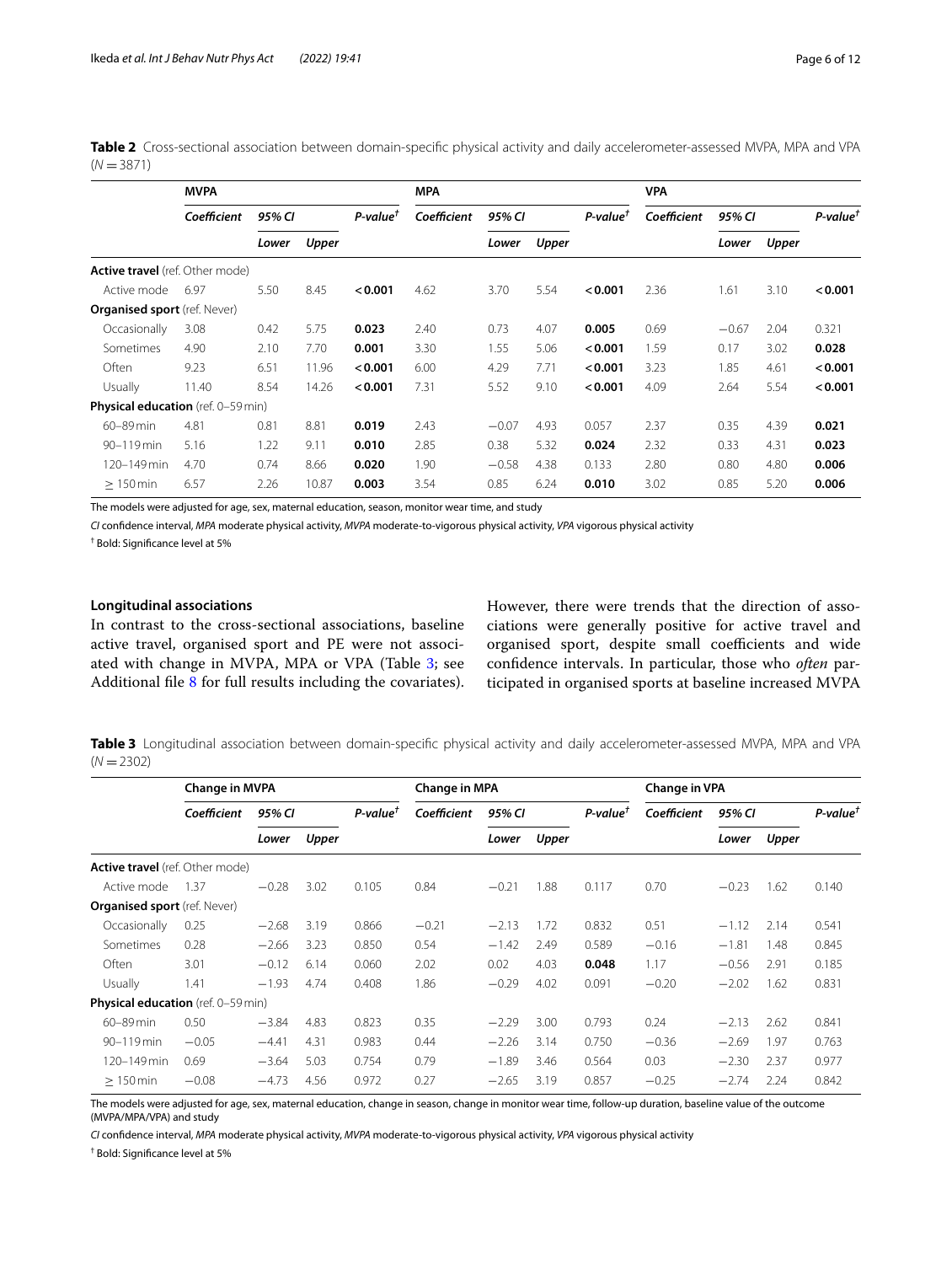by 3 minutes per day compared to those who never joined organised sports. However, an overall reduction in MVPA annually was observed in both groups (*often*: −2.3± 13.0min/day [*N* =731], *never*: −1.7± 10.5min/ day  $[N = 320]$ ; data not shown in Table [1\)](#page-4-0). These contradicting results (i.e., the *often* group had increased MVPA compared to the *never* group, but the *often* had a larger reduction in MVPA annually than the *never*) indicate that the reduction in MVPA might be associated with the covariates included in the model.

#### **Comparisons between models**

To examine which domain of physical activity contributed more to MVPA, standardised exposure variables were computed in both cross-sectional and longitudinal analyses (Table [4](#page-6-0); see Additional fles [9](#page-8-8)[-10](#page-8-9) for full results including the covariates). Cross-sectionally, compared to base models (which included only covariates and explained 21.5% of variance in MVPA), organised sport and active travel additionally explained 1.9 and 1.7% of variance (absolute change), respectively. There were no diferences in variance explained between the PE model and the base model. In terms of standardised associations, organised sport generally had the strongest magnitude of associations with MVPA, followed by active travel and PE. PE had a trivial and non-signifcant association with MVPA (beta coefficient=0.82; 95% CI:  $-0.02$ , 1.66;  $p = 0.056$ , but significant association with VPA (beta coefficient=0.47, 95% CI: 0.05, 0.90;  $p = 0.029$ ) (Additional fle [9](#page-8-8)).

In longitudinal analyses, diferences in R-squared values between models were very small for MVPA, MPA and VPA. The magnitude of associations with MVPA and MPA followed a similar pattern to the cross-sectional analyses (organised sport > active travel > PE), but active travel had the strongest magnitude with VPA. All these standardised associations, however, were non-signifcant except the one between organised sport and MPA (beta coefficient=0.90, 95% CI: 0.35, 1.45;  $p = 0.001$ ) (Additional fle [10](#page-8-9)).

# **Discussion**

#### **Summary of main fndings**

Analyses of this large, heterogeneous dataset showed that cross-sectionally, organised sport, active travel and PE were all positively associated with daily minutes spent in MVPA. Associations were generally stronger for organised sport and active travel than PE, as refected in both standardised efect sizes and proportion of explained variance. Patterns were similar for MPA and VPA. In longitudinal analyses, none of the examined behaviours predicted change in MVPA, MPA and VPA over the average 2-year follow-up.

# **Existing literature on cross‑sectional and longitudinal associations**

Our fndings are consistent with previous research which also reported that active travel [[10,](#page-10-3) [30](#page-10-21)] and organised sport [\[31\]](#page-10-22) were cross-sectionally associated with accelerometer-assessed MVPA. Findings from existing research are mixed with regards to the association between PE and MVPA [[32](#page-10-23)]. The current study demonstrated that weekly duration of PE was weakly associated with MVPA. However, a German study showed that children and adolescents aged 6–17years who participated in PE and organised sports were more likely to meet the physical activity guidelines than those who did not [\[11\]](#page-10-24). PE in the UK and Australia is supposed to be a compulsory subject

<span id="page-6-0"></span>

|  |  | Table 4 Comparison of R-squared and standardised coefficients between models with different exposure variables |  |  |
|--|--|----------------------------------------------------------------------------------------------------------------|--|--|
|  |  |                                                                                                                |  |  |

| Model                                   | <b>MVPA</b>   |                               | <b>MPA</b>    |                             | <b>VPA</b>    |                               |  |
|-----------------------------------------|---------------|-------------------------------|---------------|-----------------------------|---------------|-------------------------------|--|
|                                         | R-squared (%) | Beta coefficient <sup>†</sup> | R-squared (%) | Beta coefficient $^\dagger$ | R-squared (%) | Beta coefficient <sup>†</sup> |  |
| Cross-sectional analyses ( $N = 3871$ ) |               |                               |               |                             |               |                               |  |
| Base*                                   | 21.5          | $\equiv$                      | 21.4          | $\equiv$                    | 15.2          | $\overline{\phantom{a}}$      |  |
| Active travel                           | 23.2          | 3.46                          | 23.4          | 2.29                        | 16.0          | 1.17                          |  |
| Organised sport                         | 23.4          | 3.81                          | 23.4          | 2.35                        | 16.4          | 1.46                          |  |
| Physical education                      | 21.5          | 0.82                          | 21.5          | 0.34                        | 15.3          | 0.47                          |  |
| Longitudinal analyses $(N = 2302)$      |               |                               |               |                             |               |                               |  |
| Base*                                   | 32.3          | $\equiv$                      | 33.6          | $\overline{\phantom{m}}$    | 29.1          | $\qquad \qquad =$             |  |
| Active travel                           | 32.4          | 0.68                          | 33.6          | 0.41                        | 29.2          | 0.35                          |  |
| Organised sport                         | 32.4          | 0.85                          | 33.8          | 0.90                        | 29.1          | 0.03                          |  |
| Physical education                      | 32.3          | 0.02                          | 33.6          | 0.10                        | 29.1          | $-0.06$                       |  |

*MPA* moderate physical activity, *MVPA* moderate-to-vigorous physical activity, *VPA* vigorous physical activity

\*Base models include only covariates

† Bold: Signifcant at *p* <0.05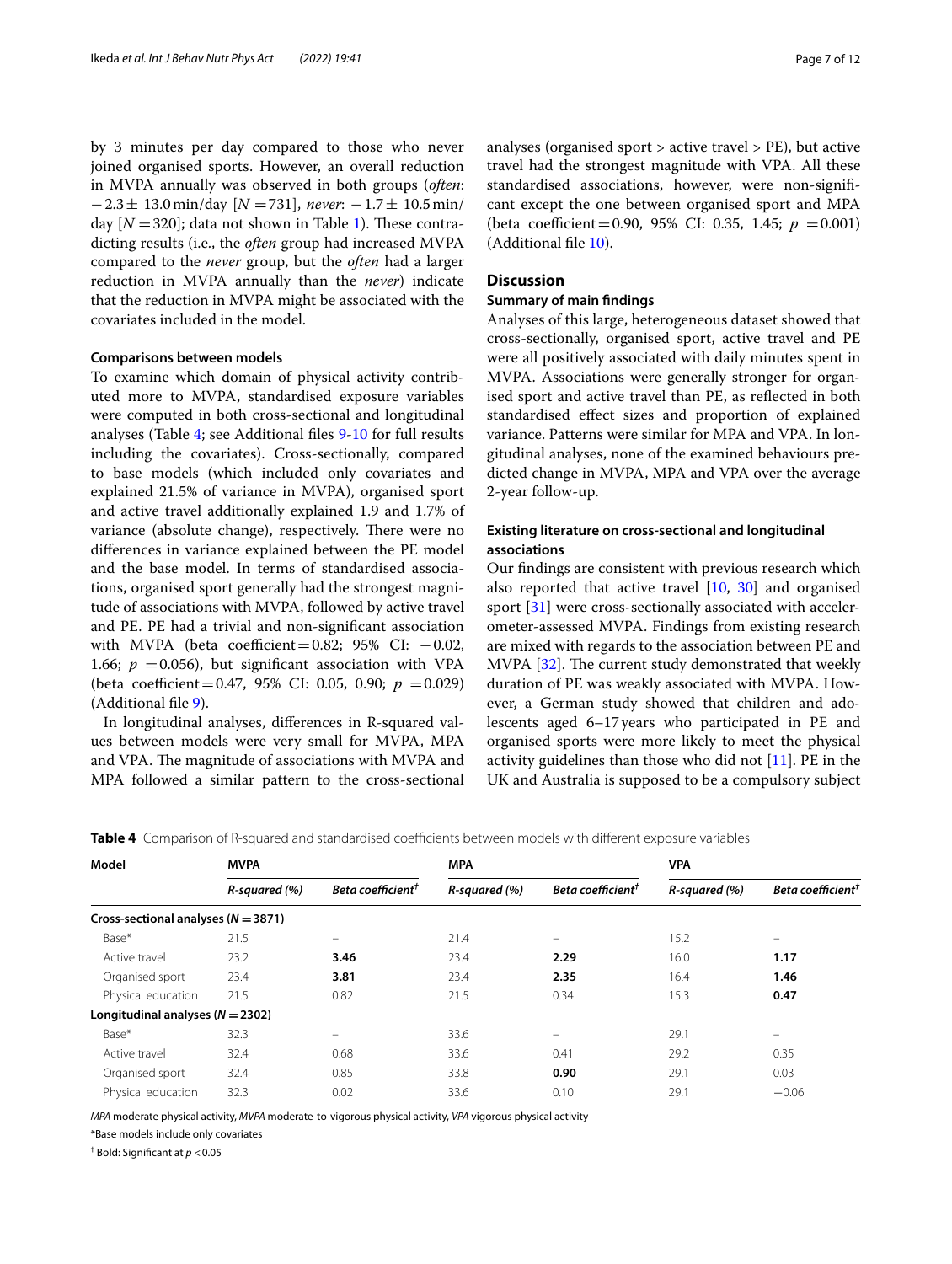with a minimum of 2 hours per week up to the end of secondary education (age 16) [\[26](#page-10-18), [33](#page-10-25)]. However, the current study showed that 47.8% of participants reported less than 2 hours of PE per week (Table [1](#page-4-0)). This disagreement may be because PE is more likely to be marginalised than the other core subjects (e.g., mathematics and languages) for the sake of academic achievement in the education system, particularly in secondary education [[33\]](#page-10-25). Another possible explanation of the weak associations with MVPA may be the majority of PE time could be spent in sedentary (e.g., listening to instructions) [[32](#page-10-23)] or in light activity (e.g., practising skills) rather than accumulating MVPA which may not be the main purpose of PE. Nevertheless, it is important to recognise that PE plays a key role supporting most children and adolescents obtaining fundamental movement skills and confdence to maintain an active life later on  $[34]$ . Therefore, the inconsistent fndings may depend on the accuracy of reporting (e.g., scheduled or actual PE duration reported by teacher, child or parent) and the amount of MVPA allocated in a PE class.

We found that none of the physical activity domains predicted change in MVPA. Previous research has also shown a lack of longitudinal associations between active travel, organised sport and PE and change in accelerometer-assessed MVPA. A study with Norwegian children reported no associations between active travel or organised sport and change in MVPA from age nine to 15 years [[35\]](#page-10-27). No previous studies have examined the association between multiple behaviours at baseline and change in device-assessed MVPA. Brooke et al. [[36\]](#page-10-28) showed that neither baseline weekly physical activity variety (i.e., the number of diferent activities) or frequency (i.e., number of activity sessions) nor changes in variety and frequency were associated with change in MVPA. These findings consistently show that domain-specifc activity participation at baseline does not predict change in MVPA, and even change in activity participation might not be associated with change in MVPA. Given that data on physical activity domains were self-reported, the accuracy of reporting particularly with high level of granularity (e.g., number, frequency, duration) might be warranted. Further development in the accuracy of self-reported (the number, frequency, duration of) physical activity domains will be required.

Can we therefore predict future MVPA using domainspecifc physical activity (e.g., active travel, organised sport and PE) during childhood? Given the average decline and change in the modes of activity during childhood and adolescence [\[37](#page-10-29)] as well as changes in other factors (e.g., individual, social, environmental) associated with these behavioural changes, long-term prediction is highly challenging compared to establishing

cross-sectional associations. For example, changes in travel behaviour often occur during the transition between schools (e.g., from primary to secondary school), which tends to be related to distance to school, safety and independent mobility [\[38](#page-10-30)[–40](#page-10-31)]. Werneck et al. [[41\]](#page-10-32) studied the association between change in active travel to school and change in MPA and VPA using the same ICAD dataset (six longitudinal studies including ALSPAC, CLAN and SPEEDY). They found that, compared to adolescents (aged 10–13years) maintaining active travel, those who maintained or changed to passive travel showed large decreases in MPA and VPA. In contrast, those who took up active travel showed smaller decreases in VPA compared to those maintaining active travel. Some sports, such as football and dance, are still popular during adolescence, whereas participation in gymnastics, for example, is high during childhood but tends to wane during adolescence [\[36,](#page-10-28) [42\]](#page-10-33). As most participants included in the current longitudinal analyses experienced school transitions (i.e., from primary or secondary to secondary or senior secondary) and developmental transitions (i.e., from childhood to adolescence), the absence of longitudinal associations might be partially because we modelled baseline physical activity domain data as the exposures. Unfortunately, change in domain-specifc physical activity participation was not available for the studies included in this analysis. Thus, future research examining longitudinal associations between changes in domain-specifc physical activity and changes in device-assessed MVPA may be worthwhile.

The current study showed that organised sport, active travel and PE independently accounted for less than 2% of the variance in MVPA, in addition to the base model. This finding indicates that active travel, organised sport and PE may not be major contributing factors to MVPA, but the potential impact of methodological and analytical issues should be also considered. For example, active travel was only captured in the context of 'to school', and activities included in organised sport were diverse in terms of their type and number because they were retrospectively determined and harmonised on the basis of our defnition. MVPA was measured on weekdays and over the weekend, but active travel to school and PE occurred mainly on weekdays. Furthermore, it is uncertain whether interactions between the examined behaviours (e.g., those who actively travelled to school were more likely to participate in organised sport) might impact MVPA. Despite these caveats, the lack of associations suggest that a wide range of domain-specifc physical activity should be promoted to accumulate sufficient MVPA and to minimise the age-related decline in MVPA during childhood and adolescence. Creating supportive environments (including schools and social and built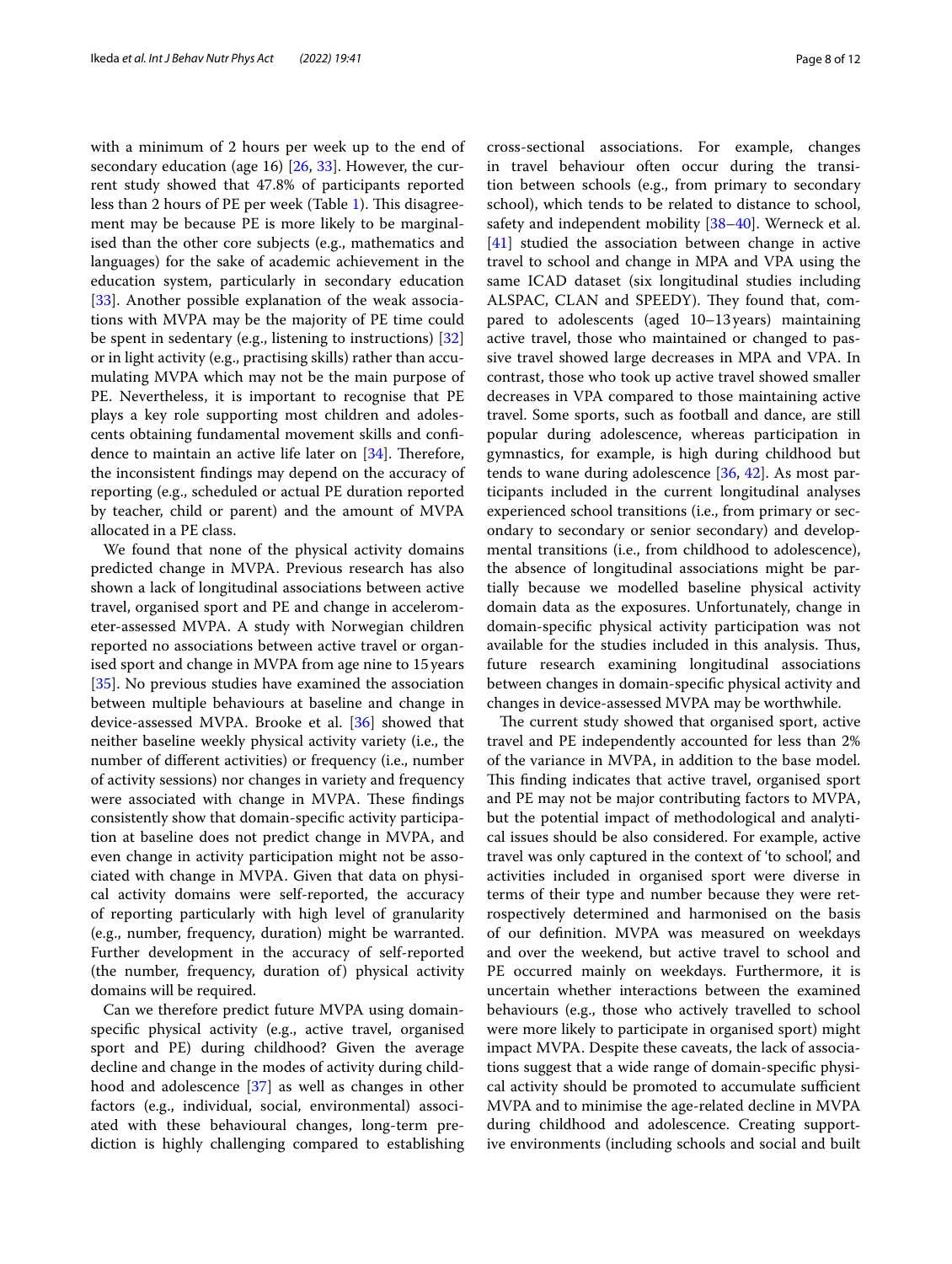environment) and providing enough opportunities and grassroots support may enable young people, and particularly adolescents, to maintain and/or improve MVPA in the longer term [\[13,](#page-10-5) [43](#page-11-0)].

#### **Strengths and limitations**

The current study applied novel harmonisation and analytical approaches to examine how diferent domainspecifc physical activities contributed to MVPA cross-sectionally and longitudinally. We focused on policy-relevant physical activity domains with the potential for investments and interventions, and used accelerometer-assessed MVPA as well as MPA and VPA separately. Covariates were carefully selected based on the literature. Furthermore, we included a relatively heterogeneous and large sample size. Despite these strengths, this study has limitations. Three domains of physical activity might not capture the full breadth of activity behaviours. In relation to school, for example, other classes (than PE), recess and before- and after-school programmes can provide opportunities to be physically active [[32](#page-10-23), [44\]](#page-11-1). Household chores and active play (e.g., games and play in the playground, street or backyard) can also contribute to daily MVPA [[45\]](#page-11-2). No data were available in ICAD to include these behaviours in the current analysis, but they may be worth of study in future research. In the process of harmonisation, we made efort to minimise self-reported bias (e.g., prioritising teacher over child reports for PE). Although self-reports have been the most feasible approach to collect domain-specifc physical activity, potentially erroneous data were unavoidable due to the nature of self-reports. To overcome this issue, we used categorical rather than continuous variables to adjust subjective assessment of frequency and duration of activities. The data were collected between 2003 and 2011. While there may have been secular changes in the prevalence of behaviours, we consider it unlikely that these will have impacted on the associations studied here. While the ICAD project includes data from more countries, only three studies (one from Australia and two from England) collected the necessary data to be included in the current analyses.

#### **Implications and future recommendations**

Interventions and policy actions should support a multisectoral approach where sports, transport, urban design, and civic and private organisations synergise with each other [\[46\]](#page-11-3). Our fndings suggest that participation in organised sport and active travel may have potential positive implications for MVPA in children and adolescent, but that participation at a single time point is not predictive for future activity levels. Accordingly, it is important to provide all children and adolescents with safe,

equitable and varied opportunities to be active. Collecting consistent and repeated measures of domain-specifc physical activity is also critical to further our understanding of how physical activity accumulated in diferent domains impacts on overall activity levels. In the ICAD project, only two (i.e., CLAN and SPEEDY) of 23 studies simultaneously measured active travel, organised sport (frequency) and PE (duration) at multiple time points. To advance the current knowledge, longitudinal studies which measure domain-specifc physical activity (including its type, frequency and duration) and device-based physical activity simultaneously and on repeated occasions are required.

# **Conclusions**

Among children and adolescents, their participation in organised sport and active travel contributed more to MVPA than PE cross-sectionally. Longitudinally, however, none of the physical activity domains predicted change in MVPA. A multi-sectoral approach covering a wide range of physical activity domains should be promoted to minimise the age-related decline in MVPA during childhood.

#### **Abbreviations**

ALSPAC: Avon Longitudinal Study of Parents and Children; CLAN: Children Living in Active Neighbourhoods; ICAD: International Children's Accelerometry Database; MPA: Moderate physical activity; MVPA: Moderate-to-vigorous physical activity; PE: Physical education; SPEEDY: Sport, Physical activity and Eating behaviour: Environmental Determinants in Young people; VPA: Vigorous physical activity.

#### **Supplementary Information**

The online version contains supplementary material available at [https://doi.](https://doi.org/10.1186/s12966-022-01282-4) [org/10.1186/s12966-022-01282-4](https://doi.org/10.1186/s12966-022-01282-4).

<span id="page-8-6"></span><span id="page-8-5"></span><span id="page-8-4"></span><span id="page-8-3"></span><span id="page-8-2"></span><span id="page-8-1"></span><span id="page-8-0"></span>

| Additional file 1.         |  |  |
|----------------------------|--|--|
| <b>Additional file 2.</b>  |  |  |
| <b>Additional file 3.</b>  |  |  |
| <b>Additional file 4.</b>  |  |  |
| <b>Additional file 5.</b>  |  |  |
| Additional file 6.         |  |  |
| <b>Additional file 7.</b>  |  |  |
| <b>Additional file 8.</b>  |  |  |
| <b>Additional file 9.</b>  |  |  |
| <b>Additional file 10.</b> |  |  |

#### <span id="page-8-9"></span><span id="page-8-8"></span><span id="page-8-7"></span>**Acknowledgements**

We would like to thank the ICAD collaborator Prof Jo Salmon, all participants and funders of the original studies that contributed data to ICAD. We gratefully acknowledge the past contributions of Prof Chris Riddoch, Prof Ken Judge, Prof Ashley Cooper and Dr. Pippa Griew to the development of ICAD. The ICAD was made possible thanks to the sharing of data from the following contributors (study name): Prof LB Andersen, Faculty of Teacher Education and Sport, Western Norway University of Applied Sciences, Sogndal, Norway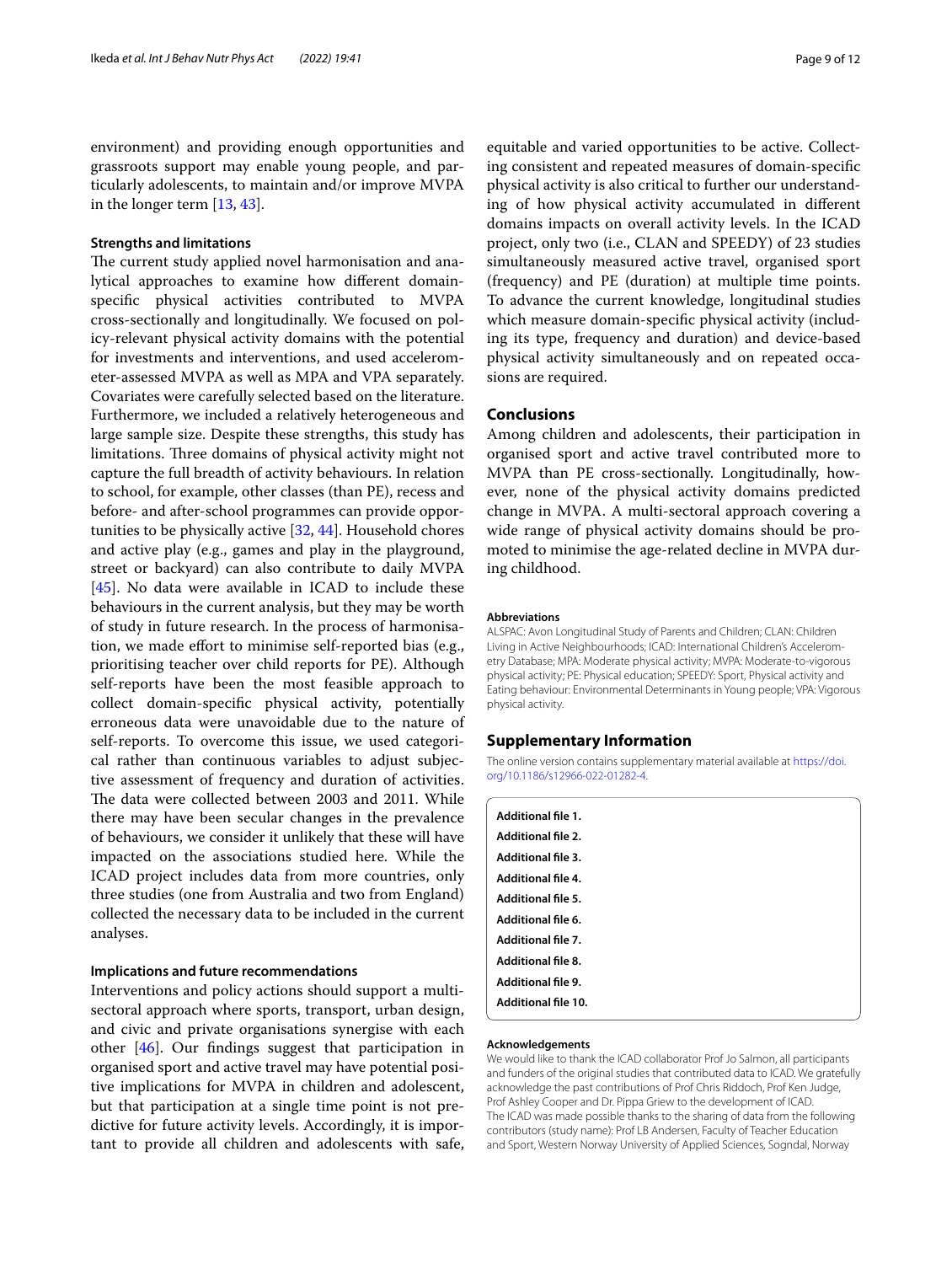(Copenhagen School Child Intervention Study (CoSCIS)); Prof S Anderssen, Norwegian School for Sport Science, Oslo, Norway (European Youth Heart Study (EYHS), Norway); Prof G Cardon, Department of Movement and Sports Sciences, Ghent University, Belgium (Belgium Pre-School Study); Centers for Disease Control and Prevention (CDC), National Center for Health Statistics (NCHS), Hyattsville, MD USA (National Health and Nutrition Examination Survey (NHANES)); Dr. R Davey, Centre for Research and Action in Public Health, University of Canberra, Australia (Children's Health and Activity Monitoring for Schools (CHAMPS)); Dr. P Hallal, Postgraduate Program in Epidemiology, Federal University of Pelotas, Brazil (1993 Pelotas Birth Cohort); Prof R Jago, Centre for Exercise, Nutrition and Health Sciences, University of Bristol, UK (Personal and Environmental Associations with Children's Health (PEACH)); Prof KF Janz, Department of Health and Human Physiology, Department of Epidemiology, University of Iowa, Iowa City, US (Iowa Bone Development Study); Prof S Kriemler, Epidemiology, Biostatistics and Prevention Institute, University of Zürich, Switzerland (Kinder-Sportstudie (KISS)); Dr. N Møller, University of Southern Denmark, Odense, Denmark (European Youth Heart Study (EYHS), Denmark); Dr. K Northstone, Population Health Sciences, Bristol School of Medicine, University of Bristol, UK (Avon Longitudinal Study of Parents and Children (ALSPAC)); Prof R Pate, Department of Exercise Science, University of South Carolina, Columbia, US (Physical Activity in Pre-school Children (CHAMPS-US) and Project Trial of Activity for Adolescent Girls (Project TAAG)); Dr. JJ Puder, Service of Endocrinology, Diabetes and Metabolism, Centre Hospitalier Universitaire Vaudois, University of Lausanne, Switzerland (Ballabeina Study); Prof J Reilly, Physical Activity for Health Group, School of Psychological Sciences and Health, University of Strathclyde, Glasgow, UK (Movement and Activity Glasgow Intervention in Children (MAGIC)); Prof J Salmon, Institute for Physical Activity and Nutrition (IPAN), School of Exercise and Nutrition Sciences, Deakin University, Geelong, Australia (Children Living in Active Neigbourhoods (CLAN) & Healthy Eating and Play Study (HEAPS)); Prof LB Sardinha, Exercise and Health Laboratory, Faculty of Human Movement, Universidade de Lisboa, Lisbon, Portugal (European Youth Heart Study (EYHS), Portugal); Dr. EMF van Sluijs, MRC Epidemiology Unit & Centre for Diet and Activity Research, University of Cambridge, UK (Sport, Physical activity and Eating behaviour: Environmental Determinants in Young people (SPEEDY)). We are extremely grateful to all the families who took part in the ALSPAC study, the midwives for their help in recruiting them, and the whole ALSPAC team, which includes interviewers, computer and laboratory technicians, clerical workers, research scientists, volunteers, managers, receptionists and nurses.

#### **Authors' contributions**

EI and EvS designed the research question and analysis plan, to which AA, LS, UE, BH, and JG provided critical input. EvS, KN, and JS led original data acquisition. EvS, UE, BH, LS, and AA led on ICAD data collaboration and harmonisation. EI harmonised, analysed and interpreted the data, to which EvS, JG, AA, LS, UE, and BH made substantial contributions. EI wrote the initial draft. All authors read and revised the manuscript, and approved the fnal version.

#### **Funding**

The ICAD data pooling project and SPEEDY study for the collection of data were funded through grants from the National Prevention Research Initiative (Grant Numbers: G0501294; G0701877) [\(http://www.mrc.ac.uk/resea](http://www.mrc.ac.uk/research/initiatives/national-prevention-research-initiative-npri/) [rch/initiatives/national-prevention-research-initiative-npri/\)](http://www.mrc.ac.uk/research/initiatives/national-prevention-research-initiative-npri/). The funding partners relevant to this award and role of the funding (i.e., data pooling and collection) are: British Heart Foundation; Cancer Research UK; Department of Health; Diabetes UK; Economic and Social Research Council; Medical Research Council; Research and Development Office for the Northern Ireland Health and Social Services; Chief Scientist Office; Scottish Executive Health Department; The Stroke Association; Welsh Assembly Government and World Cancer Research Fund. The UK Medical Research Council and Wellcome (Grant reference: 217065/Z/19/Z) and the University of Bristol provide core support for the ALSPAC study in the collection of data. The CLAN study was supported by grants from the Financial Markets Foundation for Children and the National Health and Medical Research Council (NHMRC, ID: 274309 and 374241) for the collection of data. This work was additionally supported by the Medical Research Council (Grant numbers: MC\_UU\_12015/3; MC\_UU\_12015/6; MC\_ UU\_12015/7), the Research Council of Norway (249932/F20), Bristol University, Loughborough University and Norwegian School of Sport Sciences for the harmonisation of data in the ICAD project.

EvS and EI are supported by the Medical Research Council (Grant number: MC\_UU\_00006/5) in the design of the study, analysis and interpretation of data, and in writing the manuscript.

The funding sources had no role in the design of this study, neither during its execution, analyses, interpretation of the data, or decision to submit results.

#### **Availability of data and materials**

The original data request and pre-specifed analysis plan are available from the corresponding author on reasonable request. De-identifed participant data can be also made available upon reasonable request, following standard ICAD data request procedures (see for information: [http://www.mrc-epid.cam.ac.uk/](http://www.mrc-epid.cam.ac.uk/research/studies/icad/) [research/studies/icad/](http://www.mrc-epid.cam.ac.uk/research/studies/icad/)).

#### **Declarations**

#### **Ethics approval and consent to participate**

All studies in the ICAD were approved by local ethics committees, and informed consent was obtained from all participants and their legal authorised representatives. Ethical approval for the studies were obtained from the ALSPAC Ethics and Law Committee and the Local Research Ethics Committees ([http://www.bristol.ac.uk/alspac/researchers/research-ethics/\)](http://www.bristol.ac.uk/alspac/researchers/research-ethics/) for ALSPAC; the Deakin University Ethics Committee and the Department of Education, Victoria for CLAN [[47](#page-11-4)], and the University of East Anglia Research Ethics Committee for SPEEDY [[48](#page-11-5)].

#### **Consent for publication**

Not applicable.

#### **Competing interests**

The authors declare that they have no competing interests.

#### **Author details**

<sup>1</sup> MRC Epidemiology Unit, University of Cambridge, Cambridge, UK. <sup>2</sup> School of Health Sciences, Western Sydney University, Sydney, Australia. <sup>3</sup>School of Health Sciences, University of East Anglia, Norwich, UK. <sup>4</sup>Norwich Epidemiology Centre, University of East Anglia, Norwich, UK.<sup>5</sup> School of Sport, Exercise, and Health Sciences, Loughborough University, Loughborough, UK. <sup>6</sup>Department of Sports Medicine, Norwegian School of Sport Sciences, Oslo, Norway. 7 <sup>7</sup> Department of Sport Science and Physical Education, University of Agder, Kristiansand, Norway. <sup>8</sup> Population Health Sciences, Bristol School of Medicine, University of Bristol, Bristol, UK.

#### Received: 19 November 2021 Accepted: 22 March 2022 Published online: 02 April 2022

#### **References**

- <span id="page-9-0"></span>1. World Health Organization. WHO guidelines on physical activity and sedentary behaviour; 2020. p. 1–104.
- <span id="page-9-1"></span>2. Bull FC, Al-Ansari SS, Biddle S, Borodulin K, Buman MP, Cardon G, et al. World Health Organization 2020 guidelines on physical activity and sedentary behaviour. Br J Sports Med. 2020. [https://doi.org/10.1136/bjspo](https://doi.org/10.1136/bjsports-2020-102955) [rts-2020-102955](https://doi.org/10.1136/bjsports-2020-102955).
- <span id="page-9-2"></span>3. Chaput J-P, Willumsen J, Bull F, Chou R, Ekelund U, Firth J, et al. 2020 WHO guidelines on physical activity and sedentary behaviour for children and adolescents aged 5–17 years: summary of the evidence. Int J Behav Nutr Phys Act. 2020. [https://doi.org/10.1186/s12966-020-01037-z.](https://doi.org/10.1186/s12966-020-01037-z)
- <span id="page-9-3"></span>Tarp J, Child A, White T, Westgate K, Bugge A, Grøntved A, et al. Physical activity intensity, bout-duration, and cardiometabolic risk markers in children and adolescents. Int J Obes. 2018. [https://doi.org/10.1038/](https://doi.org/10.1038/s41366-018-0152-8) [s41366-018-0152-8.](https://doi.org/10.1038/s41366-018-0152-8)
- <span id="page-9-4"></span>5. Hansen BH, Anderssen SA, Andersen LB, Hildebrand M, Kolle E, Steene-Johannessen J, et al. Cross-sectional associations of reallocating time between sedentary and active Behaviours on Cardiometabolic risk factors in young people: an international Children's Accelerometry database (ICAD) analysis. Sports Med. 2018. [https://doi.org/10.1007/](https://doi.org/10.1007/s40279-018-0909-1) [s40279-018-0909-1.](https://doi.org/10.1007/s40279-018-0909-1)
- <span id="page-9-5"></span>6. Guthold R, Stevens GA, Riley LM, Bull FC. Global trends in insuffcient physical activity among adolescents: a pooled analysis of 298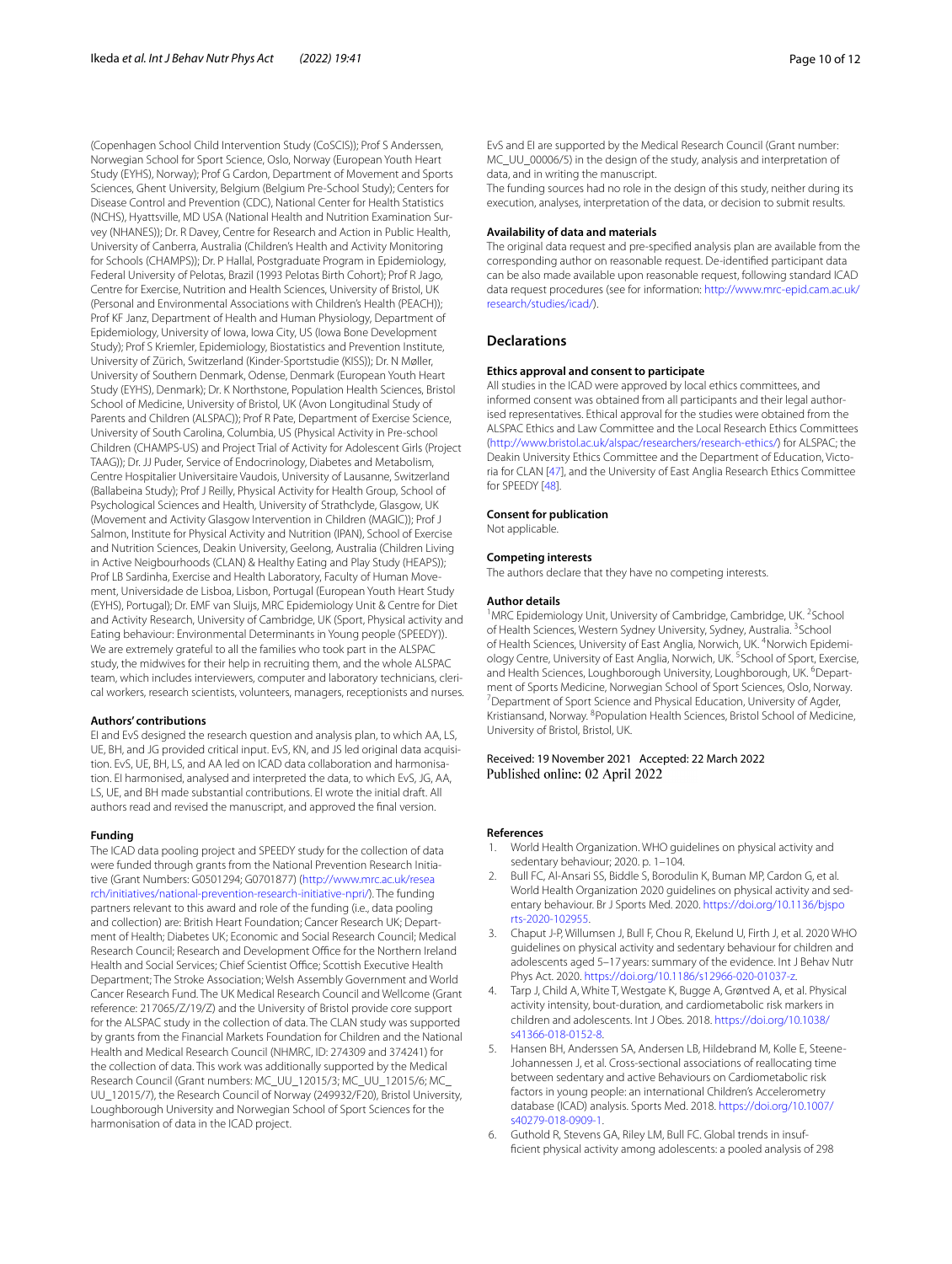population-based surveys with 1.6 million participants. Lancet Child Adolesc Health. 2020. [https://doi.org/10.1016/S2352-4642\(19\)30323-2.](https://doi.org/10.1016/S2352-4642(19)30323-2)

- <span id="page-10-0"></span>7. Aubert S, Barnes JD, Abdeta C, Nader PA, Adeniyi AF, Aguilar-Farias N, et al. Global matrix 3.0 physical activity report card grades for children and youth: results and analysis from 49 countries. J Phys Act Health. 2018. [https://doi.org/10.1123/jpah.2018-0472.](https://doi.org/10.1123/jpah.2018-0472)
- <span id="page-10-1"></span>8. Pratt M, Macera CA, Sallis JF, O'Donnell M, Frank LD. Economic interventions to promote physical activity: application of the SLOTH model. Am J Prev Med. 2004. [https://doi.org/10.1016/j.amepre.2004.06.015.](https://doi.org/10.1016/j.amepre.2004.06.015)
- <span id="page-10-2"></span>9. Reimers AK, Brzoska P, Niessner C, Schmidt SCE, Worth A, Woll A. Are there disparities in diferent domains of physical activity between schoolaged migrant and non-migrant children and adolescents? Insights from Germany. PLoS One. 2019. [https://doi.org/10.1371/journal.pone.0214022.](https://doi.org/10.1371/journal.pone.0214022)
- <span id="page-10-3"></span>10. Stewart T, Duncan S, Schipperijn J. Adolescents who engage in active school transport are also more active in other contexts: a space-time investigation. Health Place. 2017. [https://doi.org/10.1016/j.healthplace.](https://doi.org/10.1016/j.healthplace.2016.11.009) [2016.11.009](https://doi.org/10.1016/j.healthplace.2016.11.009).
- <span id="page-10-24"></span>11. Sprengeler O, Buck C, Hebestreit A, Wirsik N, Ahrens W. Sports contribute to total moderate to vigorous physical activity in school children. Med Sci Sports Exerc. 2019. <https://doi.org/10.1249/MSS.0000000000001948>.
- <span id="page-10-4"></span>12. Nilsson A, Bo Andersen L, Ommundsen Y, Froberg K, Sardinha LB, Piehl-Aulin K, et al. Correlates of objectively assessed physical activity and sedentary time in children: a cross-sectional study (the European youth heart study). BMC Public Health. 2009. [https://doi.org/10.1186/](https://doi.org/10.1186/1471-2458-9-322) [1471-2458-9-322](https://doi.org/10.1186/1471-2458-9-322).
- <span id="page-10-5"></span>13. van Sluijs EMF, Ekelund U, Crochemore-Silva I, Guthold R, Ha A, Lubans D, et al. Physical activity behaviours in adolescence: current evidence and opportunities for intervention. Lancet. 2021. [https://doi.org/10.1016/](https://doi.org/10.1016/S0140-6736(21)01259-9) [S0140-6736\(21\)01259-9](https://doi.org/10.1016/S0140-6736(21)01259-9).
- <span id="page-10-6"></span>14. International Society for Physical Activity and Health (ISPAH). ISPAH's eight investments that work for physical activity. 2020. [https://www.ispah.org/](https://www.ispah.org/wp-content/uploads/2020/11/English-Eight-Investments-That-Work-FINAL.pdf) [wp-content/uploads/2020/11/English-Eight-Investments-That-Work-](https://www.ispah.org/wp-content/uploads/2020/11/English-Eight-Investments-That-Work-FINAL.pdf)[FINAL.pdf.](https://www.ispah.org/wp-content/uploads/2020/11/English-Eight-Investments-That-Work-FINAL.pdf)
- <span id="page-10-7"></span>15. von Elm E, Altman DG, Egger M, Pocock SJ, Gøtzsche PC, Vandenbroucke JP. The Strengthening the reporting of observational studies in epidemiology (STROBE) statement: guidelines for reporting observational studies. Lancet. 2007. [https://doi.org/10.1016/S0140-6736\(07\)61602-X.](https://doi.org/10.1016/S0140-6736(07)61602-X)
- <span id="page-10-8"></span>16. Atkin AJ, Biddle SJH, Broyles ST, Chinapaw M, Ekelund U, Esliger DW, et al. Harmonising data on the correlates of physical activity and sedentary behaviour in young people: methods and lessons learnt from the international Children's Accelerometry database (ICAD). Int J Behav Nutr Phys Act. 2017.<https://doi.org/10.1186/s12966-017-0631-7>.
- <span id="page-10-9"></span>17. Sherar LB, Griew P, Esliger DW, Cooper AR, Ekelund U, Judge K, et al. International children's accelerometry database (ICAD): design and methods. BMC Public Health. 2011.<https://doi.org/10.1186/1471-2458-11-485>.
- <span id="page-10-10"></span>18. Boyd A, Golding J, Macleod J, Lawlor DA, Fraser A, Henderson J, et al. Cohort profle: the 'children of the 90s'—the index ofspring of the Avon longitudinal study of parents and children. Int J Epidemiol. 2013. [https://](https://doi.org/10.1093/ije/dys064) [doi.org/10.1093/ije/dys064.](https://doi.org/10.1093/ije/dys064)
- <span id="page-10-11"></span>19. Fraser A, Macdonald-Wallis C, Tilling K, Boyd A, Golding J, Davey Smith G, et al. Cohort profle: the Avon longitudinal study of parents and children: ALSPAC mothers cohort. Int J Epidemiol. 2012. [https://doi.org/10.1093/](https://doi.org/10.1093/ije/dys066) [ije/dys066](https://doi.org/10.1093/ije/dys066).
- <span id="page-10-12"></span>20. Telford A, Salmon J, Timperio A, Crawford D. Quantifying and characterizing physical activity among 5- to 6- and 10- to 12-year-old children: the Children's leisure activities study (CLASS). Pediatr Exerc Sci. 2005. [https://](https://doi.org/10.1123/pes.17.3.266) [doi.org/10.1123/pes.17.3.266.](https://doi.org/10.1123/pes.17.3.266)
- <span id="page-10-13"></span>21. van Sluijs EMF, Skidmore PML, Mwanza K, Jones AP, Callaghan AM, Ekelund U, et al. Physical activity and dietary behaviour in a populationbased sample of British 10-year old children: the SPEEDY study (sport, physical activity and eating behaviour: environmental determinants in young people). BMC Public Health. 2008. [https://doi.org/10.1186/](https://doi.org/10.1186/1471-2458-8-388) [1471-2458-8-388](https://doi.org/10.1186/1471-2458-8-388).
- <span id="page-10-14"></span>22. Purcell L. Canadian Paediatric society, Paediatric sports and exercise medicine section. Sport readiness in children and youth. Paediatr Child Health. 2005. <https://doi.org/10.1093/pch/10.6.343>.
- <span id="page-10-15"></span>23. Ekelund U, Sjöström M, Yngve A, Poortvliet E, Nilsson A, Froberg K, et al. Physical activity assessed by activity monitor and doubly labeled water in children. Med Sci Sports Exerc. 2001. [https://doi.org/10.1097/00005](https://doi.org/10.1097/00005768-200102000-00017) [768-200102000-00017](https://doi.org/10.1097/00005768-200102000-00017).
- <span id="page-10-16"></span>24. Evenson KR, Catellier DJ, Gill K, Ondrak KS, McMurray RG. Calibration of two objective measures of physical activity for children. J Sports Sci. 2008. <https://doi.org/10.1080/02640410802334196>.
- <span id="page-10-17"></span>25. Howie EK, Guagliano JM, Milton K, Vella SA, Gomersall SR, Kolbe-Alexander TL, et al. Ten research priorities related to youth sport, physical activity, and health. J Phys Act Health. 2020. [https://doi.org/10.1123/](https://doi.org/10.1123/jpah.2020-0151) [jpah.2020-0151](https://doi.org/10.1123/jpah.2020-0151).
- <span id="page-10-18"></span>26. Foster D, Roberts N. Physical education, physical activity and sport in schools. In: UK Parliament; 2019. p. 1–28.
- 27. Department for Education. Healthy schools rating scheme: guidance for schools. 2019. [https://assets.publishing.service.gov.uk/government/](https://assets.publishing.service.gov.uk/government/uploads/system/uploads/attachment_data/file/906875/Healthy_schools_rating_scheme.pdf) [uploads/system/uploads/attachment\\_data/fle/906875/Healthy\\_schoo](https://assets.publishing.service.gov.uk/government/uploads/system/uploads/attachment_data/file/906875/Healthy_schools_rating_scheme.pdf) [ls\\_rating\\_scheme.pdf](https://assets.publishing.service.gov.uk/government/uploads/system/uploads/attachment_data/file/906875/Healthy_schools_rating_scheme.pdf).
- <span id="page-10-19"></span>28. Physical and sport education - delivery requirements. [https://www2.](https://www2.education.vic.gov.au/pal/physical-and-sport-education-delivery-requirements/policy) [education.vic.gov.au/pal/physical-and-sport-education-delivery-requi](https://www2.education.vic.gov.au/pal/physical-and-sport-education-delivery-requirements/policy) [rements/policy](https://www2.education.vic.gov.au/pal/physical-and-sport-education-delivery-requirements/policy). Accessed 27 May 2021.
- <span id="page-10-20"></span>29. Ae Lee J, Gill J. Missing value imputation for physical activity data measured by accelerometer. Stat Methods Med Res. 2018. [https://doi.](https://doi.org/10.1177/0962280216633248) [org/10.1177/0962280216633248.](https://doi.org/10.1177/0962280216633248)
- <span id="page-10-21"></span>30. van Sluijs EMF, Fearne VA, Mattocks C, Riddoch C, Griffin SJ, Ness A. The contribution of active travel to children's physical activity levels: crosssectional results from the ALSPAC study. Prev Med. 2009. [https://doi.](https://doi.org/10.1016/j.ypmed.2009.03.002) [org/10.1016/j.ypmed.2009.03.002.](https://doi.org/10.1016/j.ypmed.2009.03.002)
- <span id="page-10-22"></span>31. Koorts H, Timperio A, Arundell L, Parker K, Abbott G, Salmon J. Is sport enough? Contribution of sport to overall moderate- to vigorous-intensity physical activity among adolescents. J Sci Med Sport. 2019. [https://](https://doi.org/10.1016/j.jsams.2019.06.009) [doi.org/10.1016/j.jsams.2019.06.009](https://doi.org/10.1016/j.jsams.2019.06.009).
- <span id="page-10-23"></span>32. Nettlefold L, McKay HA, Warburton DER, McGuire KA, Bredin SSD, Naylor PJ. The challenge of low physical activity during the school day: at recess, lunch and in physical education. Br J Sports Med. 2011. [https://](https://doi.org/10.1136/bjsm.2009.068072) [doi.org/10.1136/bjsm.2009.068072.](https://doi.org/10.1136/bjsm.2009.068072)
- <span id="page-10-25"></span>33. Hardman K, Murphy C, Routen A, Tones S. World-wide survey of school physical education: Final report; 2014.
- <span id="page-10-26"></span>34. Trudeau F, Laurencelle L, Shephard RJ. Tracking of physical activity from childhood to adulthood. Med Sci Sports Exerc. 2004. [https://doi.org/10.](https://doi.org/10.1249/01.mss.0000145525.29140.3b) [1249/01.mss.0000145525.29140.3b](https://doi.org/10.1249/01.mss.0000145525.29140.3b).
- <span id="page-10-27"></span>35. Dalene KE, Anderssen SA, Andersen LB, Steene-Johannessen J, Ekelund U, Hansen BH, et al. Cross-sectional and prospective associations between sleep, screen time, active school travel, sports/exercise participation and physical activity in children and adolescents. BMC Public Health. 2018. [https://doi.org/10.1186/s12889-018-5610-7.](https://doi.org/10.1186/s12889-018-5610-7)
- <span id="page-10-28"></span>36. Brooke HL, Corder K, Griffin SJ, van Sluijs EMF. Physical activity maintenance in the transition to adolescence: a longitudinal study of the roles of sport and lifestyle activities in British youth. PLoS One. 2014. [https://](https://doi.org/10.1371/journal.pone.0089028) [doi.org/10.1371/journal.pone.0089028.](https://doi.org/10.1371/journal.pone.0089028)
- <span id="page-10-29"></span>37. Kemp BJ, Cliff DP, Chong KH, Parrish A-M. Longitudinal changes in domains of physical activity during childhood and adolescence: a systematic review. J Sci Med Sport. 2019. [https://doi.org/10.1016/j.jsams.](https://doi.org/10.1016/j.jsams.2018.12.012) [2018.12.012](https://doi.org/10.1016/j.jsams.2018.12.012).
- <span id="page-10-30"></span>38. Carver A, Timperio AF, Hesketh KD, Ridgers ND, Salmon JL, Crawford DA. How is active transport associated with children's and adolescents' physical activity over time? Int J Behav Nutr Phys Act. 2011. [https://doi.](https://doi.org/10.1186/1479-5868-8-126) [org/10.1186/1479-5868-8-126.](https://doi.org/10.1186/1479-5868-8-126)
- 39. Carver A, Panter JR, Jones AP, van Sluijs EMF. Independent mobility on the journey to school: a joint cross-sectional and prospective exploration of social and physical environmental infuences. J Transp Health. 2014;1:25–32.
- <span id="page-10-31"></span>40. Ikeda E, Hinckson E, Witten K, Smith M. Assessment of direct and indirect associations between children active school travel and environmental, household and child factors using structural equation modelling. Int J Behav Nutr Phys Act. 2019. [https://doi.org/10.1186/](https://doi.org/10.1186/s12966-019-0794-5) [s12966-019-0794-5.](https://doi.org/10.1186/s12966-019-0794-5)
- <span id="page-10-32"></span>41. Werneck AO, Jago R, Kriemler S, Andersen LB, Wedderkopp N, Northstone K, et al. On behalf of the international Children's Accelerometry database (ICAD) collaborators. Association of change in the school travel mode with changes in diferent physical activity intensities and sedentary time: a international Children's Accelerometry database study. Prev Med. 2021. <https://doi.org/10.1016/j.ypmed.2021.106862>.
- <span id="page-10-33"></span>42. Murphy MH, Rowe DA, Woods CB. Impact of physical activity domains on subsequent physical activity in youth: a 5-year longitudinal study. J Sports Sci. 2017. [https://doi.org/10.1080/02640414.2016.1161219.](https://doi.org/10.1080/02640414.2016.1161219)